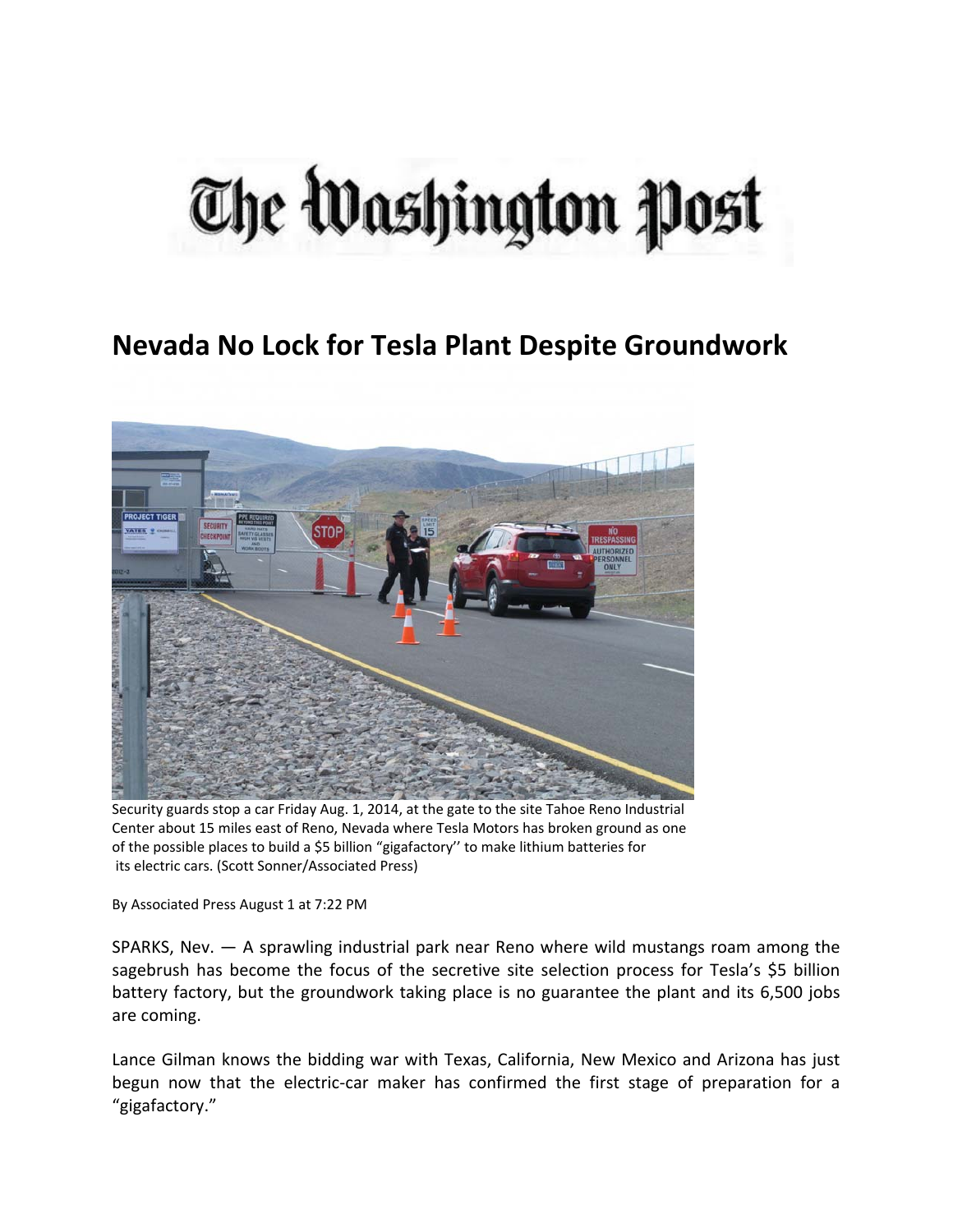Gilman, principal and director of the Reno Tahoe Industrial Center, still likes the chances that his site east of the high desert suburb of Sparks will land the giant lithium battery plant, in a state still recovering from multiple years of having the nation's highest unemployment rate.

"If you talk about a horse race, no one else I know of has even left the starting gate," he told The Associated Press. "You are looking at a piece of property that is ready to go tomorrow."

Tesla Chairman and CEO Elon Musk told investors in a webcast Thursday that the company plans similar site work in one or two other states "before we actually go to the next stage of pouring a lot of concrete."

Officials for the other states said Friday that they're still contenders.

"Given Reno's geographic proximity to Tesla's California headquarters, it should be no surprise that it would be identified as one of the possible sites," New Mexico Economic Development Secretary Jon Barela said. "Tesla remains a prized economic development target, and we are still very much in the game."

California Gov. Jerry Brown's administration has refused to detail what it's offering, but legislation recently enacted to create a \$420 million tax credit for Lockheed Martin also included language to help battery manufacturers, at his request.

Texas Gov. Rick Perry's office confirmed Friday that it's still in the hunt but declined further comment, citing "ongoing negotiations." Perry has made several trips to California and lobbied Texas lawmakers to address state laws that prohibit Tesla's direct sales model, which bypasses car dealerships.

In Arizona, Tucson Mayor Jonathan Rothschild said he doesn't believe Thursday's announcement makes Nevada the front-runner. He said Tesla officials "were very clear that they've chosen no site yet."

"We have a package that Tesla has, and that package is confidential, but what you try to do is roll out the red carpet and make it as economically viable as you can for any company that wants to come in and bring 6,000 employees," he said.

Musk said the gigafactory will help Tesla make cheaper batteries for its Model 3, a mass-market electric car that Tesla hopes to sell by 2017 for around \$30,000. Tesla's only current vehicle, the Model S sedan, starts at \$70,000.

Guards at the sprawling Nevada industrial park wouldn't allow a reporter access to the potential site Friday.

Across from the park's entrance, Golden Gate truck stop manager David Collier said he's seen truck traffic but didn't know whether to believe rumors about Tesla.